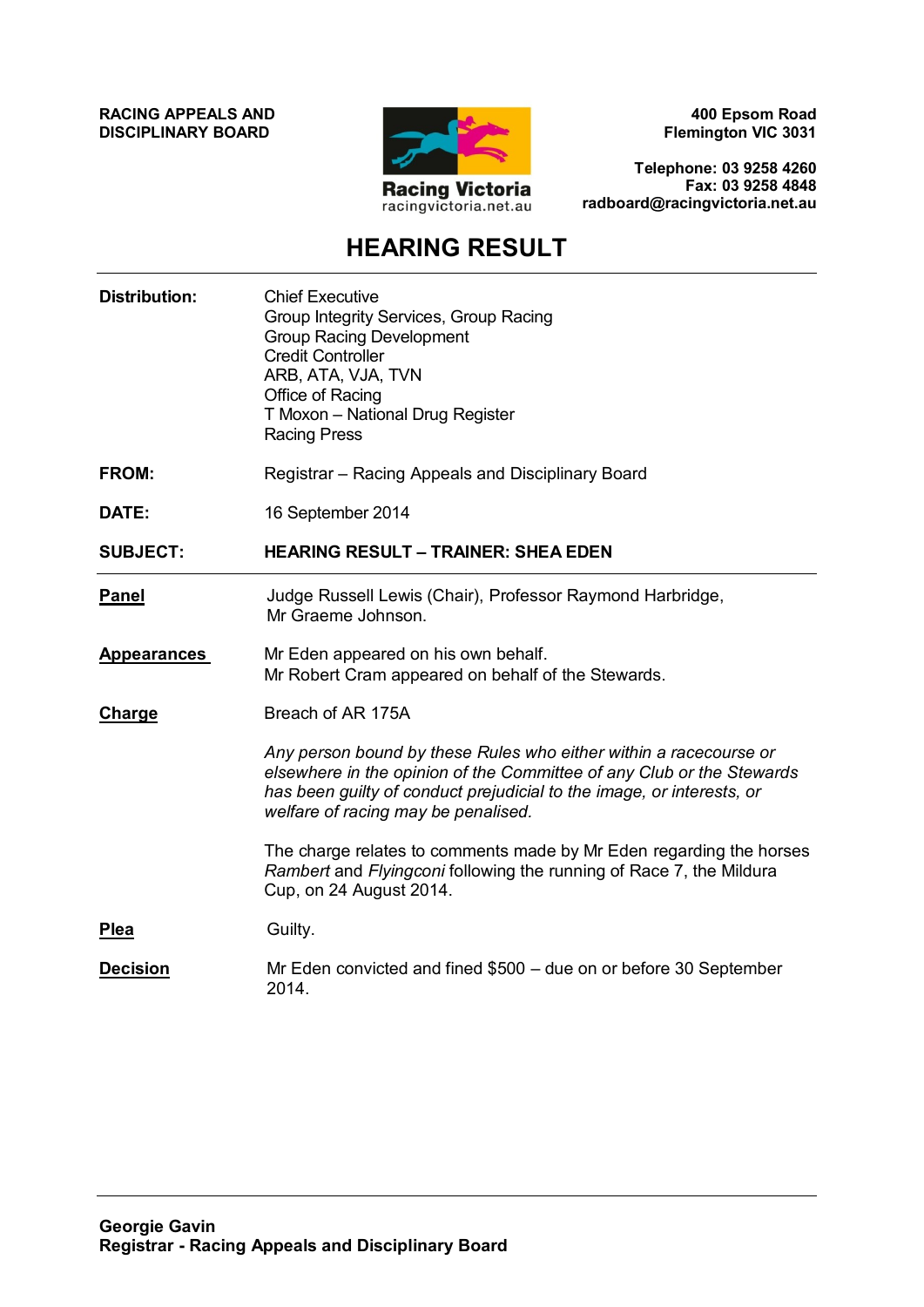# **TRANSCRIPT OF PROCEEDINGS**

## **RACING APPEALS AND DISCIPLINARY BOARD**

 $\mathcal{L}_\text{max}$  , and the contribution of the contribution of the contribution of the contribution of the contribution of the contribution of the contribution of the contribution of the contribution of the contribution of t

#### **HIS HONOUR JUDGE R.P.L. LEWIS, Chairman PROF R. HARBRIDGE MR G. JOHNSON**

#### **TRAINER: SHEA EDEN**

#### **MELBOURNE**

### **TUESDAY, 16 SEPTEMBER 2014**

MR R. CRAM appeared on behalf of the RVL Stewards

MR S. EDEN (assisted by Mr P. Jurkovsky) appeared on his own behalf